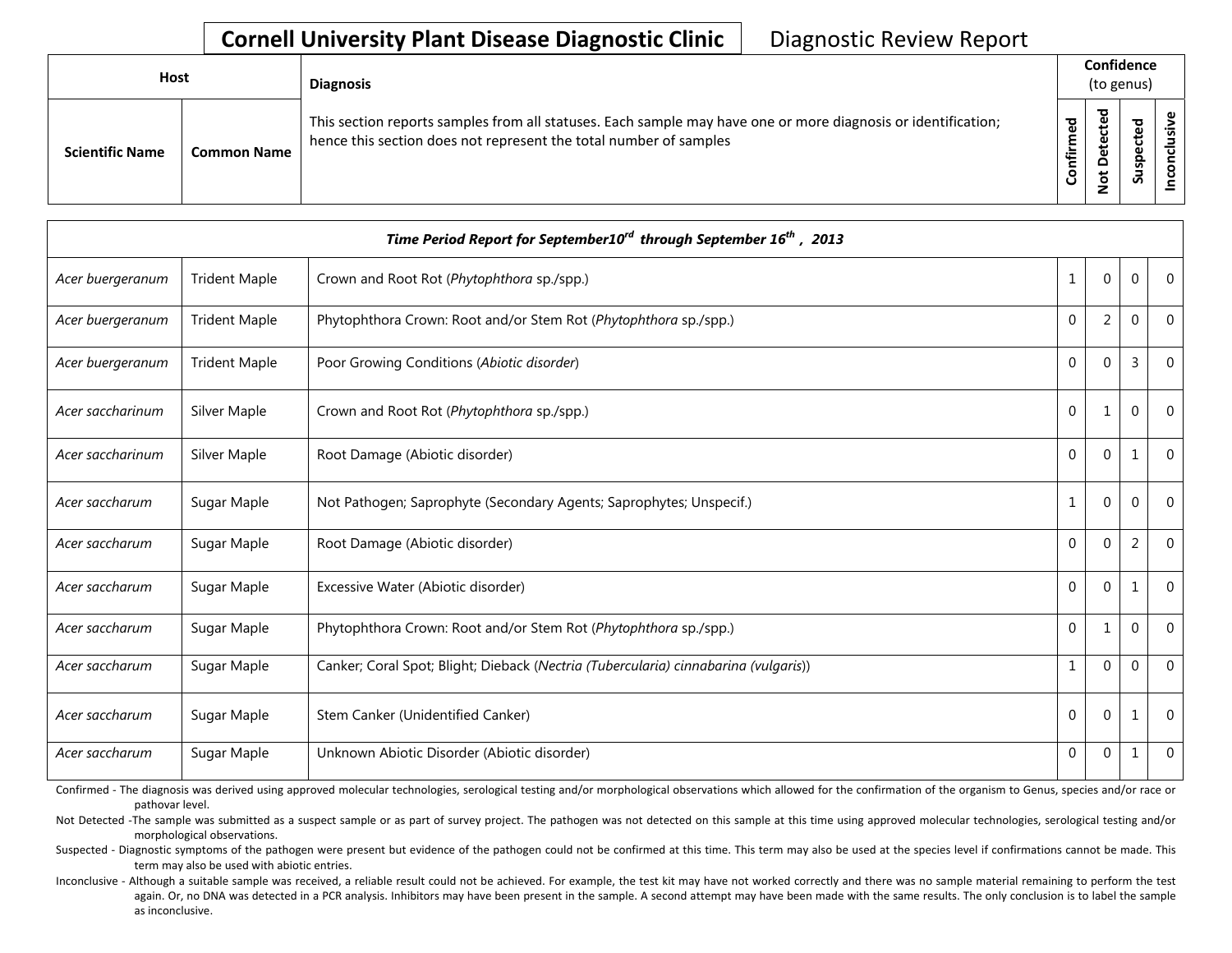| Host                   |                    | <b>Diagnosis</b>                                                                                                                                                                   |           | Confidence<br>(to genus) |        |         |  |  |
|------------------------|--------------------|------------------------------------------------------------------------------------------------------------------------------------------------------------------------------------|-----------|--------------------------|--------|---------|--|--|
| <b>Scientific Name</b> | <b>Common Name</b> | This section reports samples from all statuses. Each sample may have one or more diagnosis or identification;<br>hence this section does not represent the total number of samples | Confirmed | ठ<br>₽.                  | 요<br>S | $\cdot$ |  |  |

| Acer saccharum                     | Sugar Maple          | Verticillium Wilt (Verticillium sp./spp.)                           | $\mathbf 0$  | 2           | $\Omega$ | $\Omega$         |
|------------------------------------|----------------------|---------------------------------------------------------------------|--------------|-------------|----------|------------------|
| Amelanchier<br>sp./spp.            | Serviceberry         | Entomosporium Leaf Spot (Entomosporium sp./spp.)                    | $\mathbf{1}$ | $\mathbf 0$ | 0        | $\mathbf 0$      |
| Betula paperifera                  | White birch          | Birch Septoria Leaf Spot (Septoria betulicola)                      | $\mathbf{1}$ | $\mathbf 0$ | $\Omega$ | $\mathbf{0}$     |
| Brassica oleracea<br>var. capitata | Cabbage              | Downy Mildew (Hyaloperonospora (Peronospora) parasitica)            | $\mathbf{1}$ | $\mathbf 0$ | $\Omega$ | $\mathbf 0$      |
| Carpinus<br>caroliniana            | American<br>Hornbeam | Drainage Problem (Abiotic disorder)                                 | $\Omega$     | $\Omega$    | 1        | $\Omega$         |
| Carpinus<br>caroliniana            | American<br>Hornbeam | Verticillium Wilt (Verticillium sp./spp.)                           | $\mathbf 0$  | 1           | 0        | $\Omega$         |
| Carya glabra                       | Pignut Hickory       | Additional Sample Requested (Identification Analysis)               | 1            | $\Omega$    | $\Omega$ | $\Omega$         |
| Carya glabra                       | Pignut Hickory       | Phytophthora Crown: Root and/or Stem Rot (Phytophthora sp./spp.)    | $\mathbf 0$  | 1           | $\Omega$ | $\mathbf{0}$     |
| Carya sp./spp.                     | Hickory              | Phomopsis Gall (Phomopsis sp./spp.)                                 | $\mathbf 0$  | $\mathbf 0$ | 1        | $\boldsymbol{0}$ |
| Cornus controversa                 | Dogwood              | Moisture Stress (Abiotic disorder)                                  | $\mathbf{0}$ | $\Omega$    | 1        | $\mathbf 0$      |
| Cornus controversa                 | Dogwood              | Not Pathogen; Saprophyte (Secondary Agents; Saprophytes; Unspecif.) | 1            | $\mathbf 0$ | $\Omega$ | $\mathbf{0}$     |

Confirmed - The diagnosis was derived using approved molecular technologies, serological testing and/or morphological observations which allowed for the confirmation of the organism to Genus, species and/or race or pathovar level.

Not Detected -The sample was submitted as a suspect sample or as part of survey project. The pathogen was not detected on this sample at this time using approved molecular technologies, serological testing and/or morphological observations.

Suspected - Diagnostic symptoms of the pathogen were present but evidence of the pathogen could not be confirmed at this time. This term may also be used at the species level if confirmations cannot be made. This term may also be used with abiotic entries.

Inconclusive - Although a suitable sample was received, a reliable result could not be achieved. For example, the test kit may have not worked correctly and there was no sample material remaining to perform the test again. Or, no DNA was detected in a PCR analysis. Inhibitors may have been present in the sample. A second attempt may have been made with the same results. The only conclusion is to label the sample as inconclusive.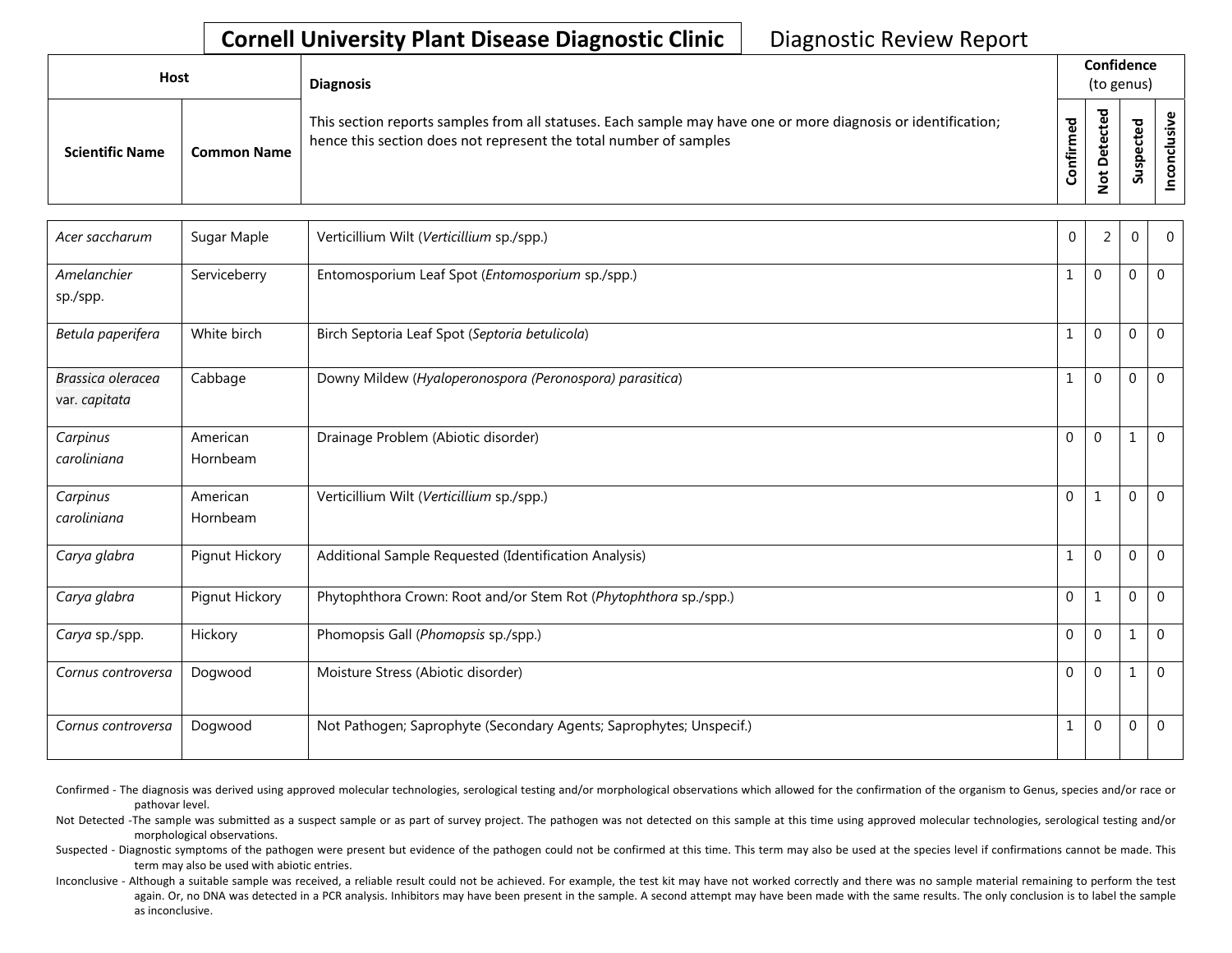| <b>Host</b>            |                    | <b>Diagnosis</b>                                                                                                                                                                   |         | Confidence<br>(to genus) |                          |   |  |  |
|------------------------|--------------------|------------------------------------------------------------------------------------------------------------------------------------------------------------------------------------|---------|--------------------------|--------------------------|---|--|--|
| <b>Scientific Name</b> | <b>Common Name</b> | This section reports samples from all statuses. Each sample may have one or more diagnosis or identification;<br>hence this section does not represent the total number of samples | ਠ<br>≐. | ᇃ<br>ى<br>ۅ              | ᠊ᠣ<br>ω<br>ω<br>င္တ<br>Ō | ൧ |  |  |

| Cotoneaster<br>sp./spp.) | Cotoneaster       | Chemical; Environmental Injury (Abiotic disorder)                           | $\mathbf 0$      | 0              | 1            | 0            |
|--------------------------|-------------------|-----------------------------------------------------------------------------|------------------|----------------|--------------|--------------|
| Cotoneaster<br>sp./spp.  | Cotoneaster       | Not Pathogen; Saprophyte (Secondary Agents; Saprophytes; Unspecif.)         | 1                | 0              | 0            | $\Omega$     |
| Populus sp./spp.         | Aspen             | Eriophyid Mites (Family Eriophyidae)                                        | 1                | 0              | $\mathbf 0$  | $\mathbf{0}$ |
| Populus sp./spp.         | Aspen             | Not Pathogen; Saprophyte (Secondary Agents; Saprophytes; Unspecif.)         | $\mathbf{1}$     | 0              | $\mathbf 0$  | $\Omega$     |
| Populus sp./spp.         | Aspen             | Spider Mites (Family Tetranychidae)                                         | $\mathbf{1}$     | 0              | 0            | $\Omega$     |
| Populus sp./spp.         | Aspen             | Unknown Abiotic Disorder (Abiotic disorder)                                 | $\mathbf{0}$     | 0              | 1            | $\mathbf{0}$ |
| Prunus sp./spp.          | Cherry            | Leaf Blight and Spot; Shothole (Blumeriella (Coccomyces) jaapii (hiemalis)) | $\mathbf{1}$     | 0              | $\mathbf 0$  | $\Omega$     |
| Quercus alba             | White Oak         | Phytophthora Crown: Root and/or Stem Rot (Phytophthora sp./spp.)            | $\boldsymbol{0}$ | $\overline{2}$ | 0            | $\Omega$     |
| Quercus alba             | White Oak         | Root Damage (Abiotic disorder)                                              | $\mathbf{1}$     | 0              | $\mathbf{1}$ | $\mathbf 0$  |
| Quercus phellos          | <b>Willow Oak</b> | Phytophthora Crown: Root and/or Stem Rot (Phytophthora sp./spp.)            | $\mathbf 0$      | $\overline{2}$ | $\mathbf{0}$ | $\Omega$     |
| Quercus phellos          | <b>Willow Oak</b> | Root Damage (Abiotic disorder)                                              | $\mathbf{0}$     | 0              | $\mathbf{1}$ | $\Omega$     |

- Confirmed The diagnosis was derived using approved molecular technologies, serological testing and/or morphological observations which allowed for the confirmation of the organism to Genus, species and/or race or pathovar level.
- Not Detected -The sample was submitted as a suspect sample or as part of survey project. The pathogen was not detected on this sample at this time using approved molecular technologies, serological testing and/or morphological observations.
- Suspected Diagnostic symptoms of the pathogen were present but evidence of the pathogen could not be confirmed at this time. This term may also be used at the species level if confirmations cannot be made. This term may also be used with abiotic entries.
- Inconclusive Although a suitable sample was received, a reliable result could not be achieved. For example, the test kit may have not worked correctly and there was no sample material remaining to perform the test again. Or, no DNA was detected in a PCR analysis. Inhibitors may have been present in the sample. A second attempt may have been made with the same results. The only conclusion is to label the sample as inconclusive.